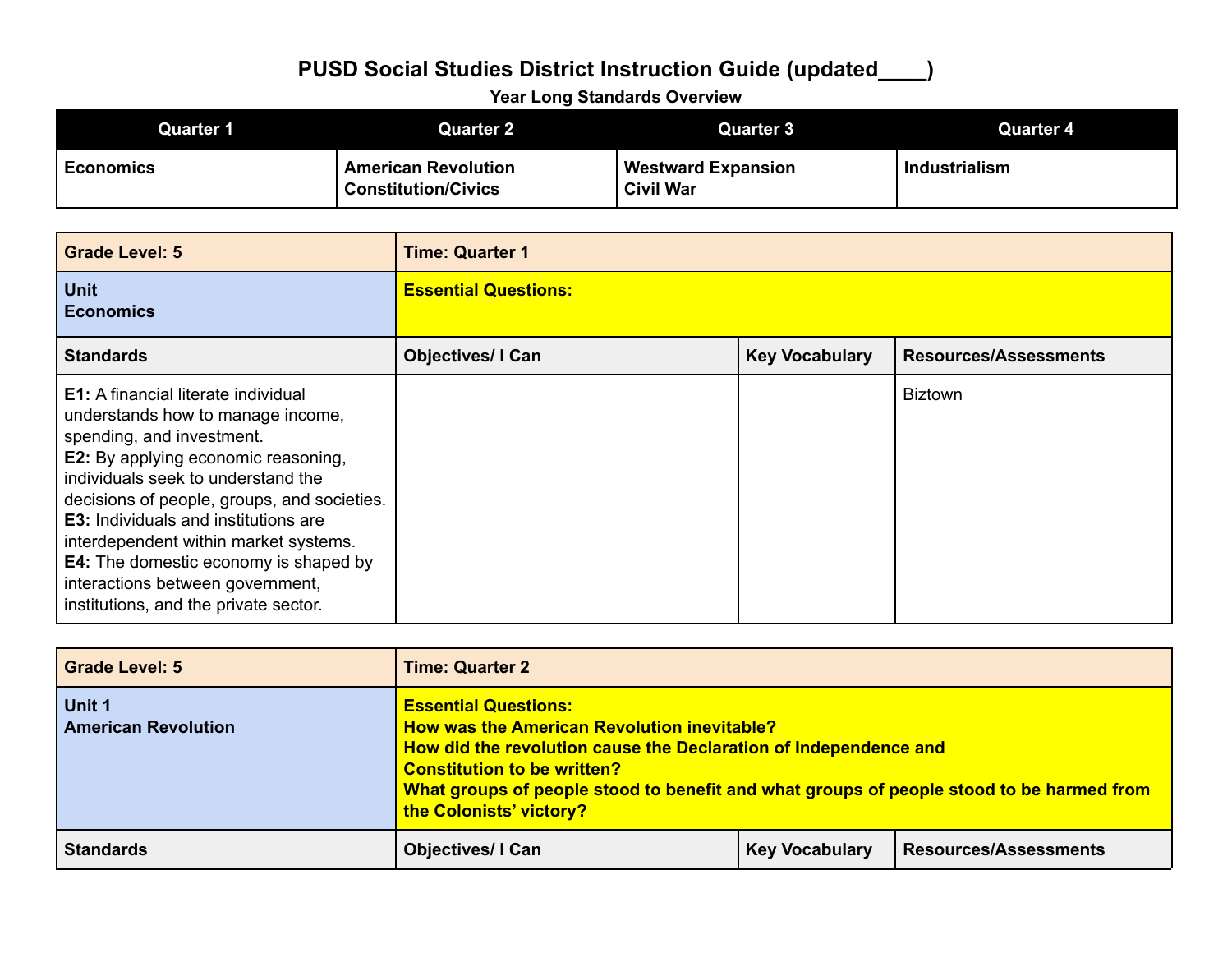| 5.C2.1 Explain how a republic relies on<br>people's responsible participation within<br>the context of key historical events<br>preAmerican Revolution to<br>Industrialization.<br>Key concepts include but are not limited<br>to volunteerism, joining associations and<br>groups, joining political parties, using the<br>First Amendment (free speech, religion,<br>press, assembly, petition), censorship,<br>voting in elections, running for office,<br>working on campaigns, bringing cases to<br>court, civil disobedience, protest<br>movements, and serving in the military | • Describe how alliances between Native<br>Americans and colonists affected the<br>French and Indian War.<br>• Explain the importance of the<br>Committees of Correspondence.<br>• Explain why the colonists refused to<br>accept the new laws passed by<br>parliament.<br>• Recognize different points of view about<br>who should govern the colonies.<br>• Explain the significance of the Second<br><b>Continental Congress.</b><br>• Understand the people and events<br>associated with the Declaration of<br>Independence.<br>• Tell why the Declaration of<br>Independence is important and identify its<br>key political concepts. | Commander-in-Ch<br>ief<br>petition<br>taxation<br>representation<br>treason<br>Congress<br><b>Boycott</b><br>repeal<br>minutemen<br>revolution<br>resolution<br>grievance<br>patriots<br>loyalist<br>inflation<br>profiteering<br>veteran<br>Negotiate<br>turning point<br>mercenary |                                                                                                                        |
|---------------------------------------------------------------------------------------------------------------------------------------------------------------------------------------------------------------------------------------------------------------------------------------------------------------------------------------------------------------------------------------------------------------------------------------------------------------------------------------------------------------------------------------------------------------------------------------|---------------------------------------------------------------------------------------------------------------------------------------------------------------------------------------------------------------------------------------------------------------------------------------------------------------------------------------------------------------------------------------------------------------------------------------------------------------------------------------------------------------------------------------------------------------------------------------------------------------------------------------------|--------------------------------------------------------------------------------------------------------------------------------------------------------------------------------------------------------------------------------------------------------------------------------------|------------------------------------------------------------------------------------------------------------------------|
| 5.E2.1 Compare the benefits and costs of<br>individual choices within the context of key<br>historical events.<br>Key concepts can include but are not<br>limited to smuggling during the American<br>Revolution, separating from England,<br>economic powers outlined in the<br>Constitution, slavery, secession, territorial<br>expansion, and unregulated                                                                                                                                                                                                                          | • Describe the personal and economic<br>effects of the war.<br>• Explain the roles of women, African<br>Americans. and Native Americans during<br>the war.<br>• Describe how individuals in different<br>nations contributed to the war's outcome.<br>• Understand the hardships of daily life<br>during the Revolutionary War.                                                                                                                                                                                                                                                                                                             | enlist<br>campaign<br>delegates                                                                                                                                                                                                                                                      |                                                                                                                        |
| 5.SP3.6 Construct and present arguments<br>using claims and evidence from multiple<br>sources.<br>5.SP4.2 Use evidence to develop a claim<br>about the past.                                                                                                                                                                                                                                                                                                                                                                                                                          | •Determine different opinions of the war<br>on an important Revolutionary War figure's<br>perspective of the war.                                                                                                                                                                                                                                                                                                                                                                                                                                                                                                                           |                                                                                                                                                                                                                                                                                      | https://betterlesson.com/lesson/59<br>5226/internet-research-reveals-dif<br>ferent-opinions-of-the-war?from=s<br>earch |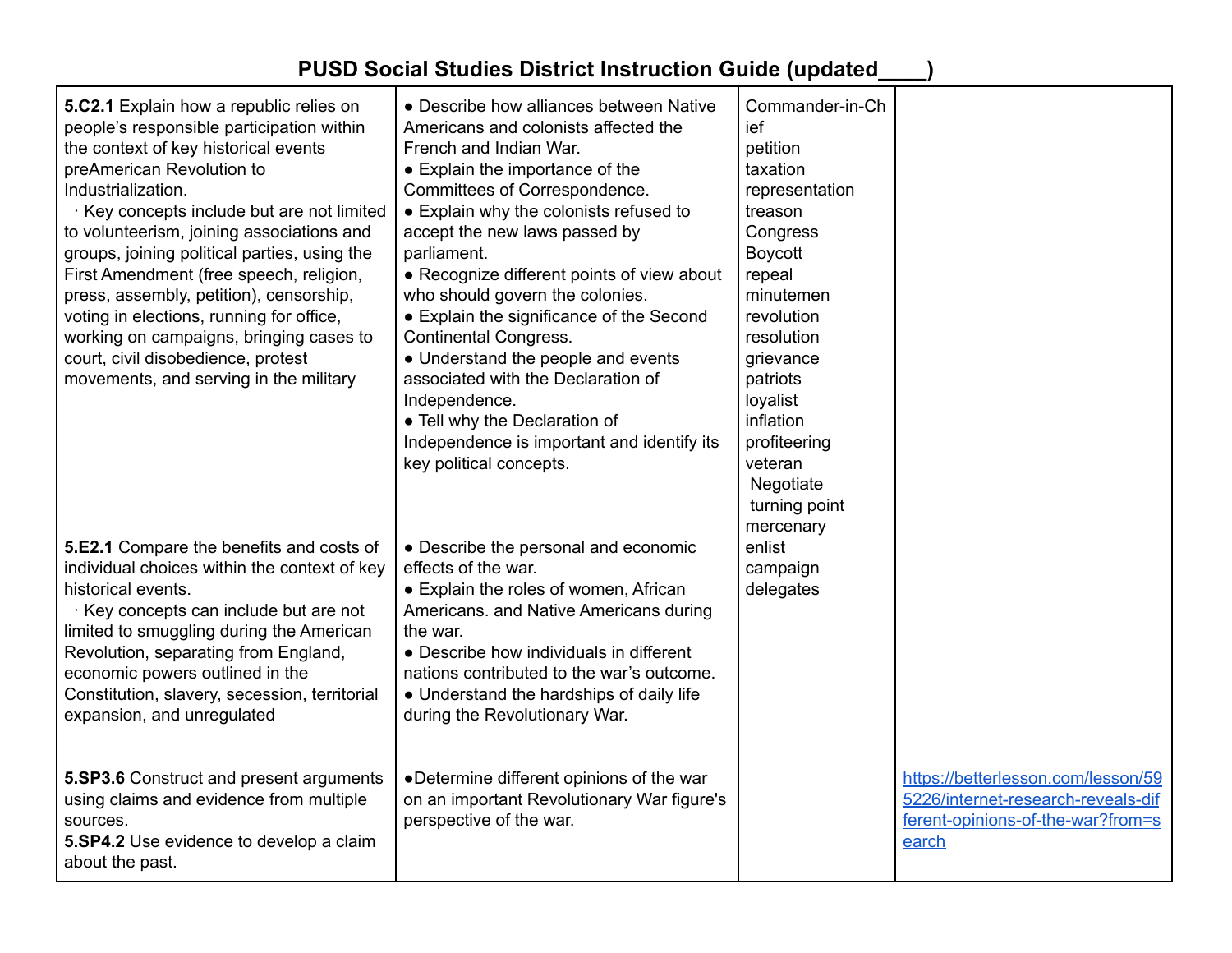| 5.E4.1 Describe how government<br>decisions on taxation, spending,<br>protections, and regulation affected the<br>national economy during the time-period<br>being | • Explain the new laws passed after the<br>French and Indian War<br>• Identify the laws that caused conflict in<br>the colonies.<br>• Analyze the causes and effects of British<br>imperial policies in the thirteen colonies.<br>• Understand the significance of new land<br>policies and their impact on Native<br>Americans |  |  |  |
|--------------------------------------------------------------------------------------------------------------------------------------------------------------------|---------------------------------------------------------------------------------------------------------------------------------------------------------------------------------------------------------------------------------------------------------------------------------------------------------------------------------|--|--|--|
|--------------------------------------------------------------------------------------------------------------------------------------------------------------------|---------------------------------------------------------------------------------------------------------------------------------------------------------------------------------------------------------------------------------------------------------------------------------------------------------------------------------|--|--|--|

| Unit 2<br><b>Constitution/Civics</b>                                                                                                                                      | <b>Essential Questions:</b><br>Is our Constitution a living document?<br>Could the Constitution be written without compromises? |                                                                   |                                                                                                      |
|---------------------------------------------------------------------------------------------------------------------------------------------------------------------------|---------------------------------------------------------------------------------------------------------------------------------|-------------------------------------------------------------------|------------------------------------------------------------------------------------------------------|
| <b>Standards</b>                                                                                                                                                          | <b>Objectives/I Can</b>                                                                                                         | <b>Key Vocabulary</b>                                             | <b>Resources/Assessments</b>                                                                         |
| 5.C3.1 Describe the origins, functions, and<br>structure of the United States Constitution<br>and the three branches of government.<br>Key origins include historical and | • Describe the struggle to get the<br>Constitution approved.<br>• Explain the importance of the Great<br>Compromise             | separation of<br>powers<br>legislative branch<br>executive branch | https://betterlesson.com/lesson/59<br>9440/our-constitution-the-who-the<br>-what-the-why?from=search |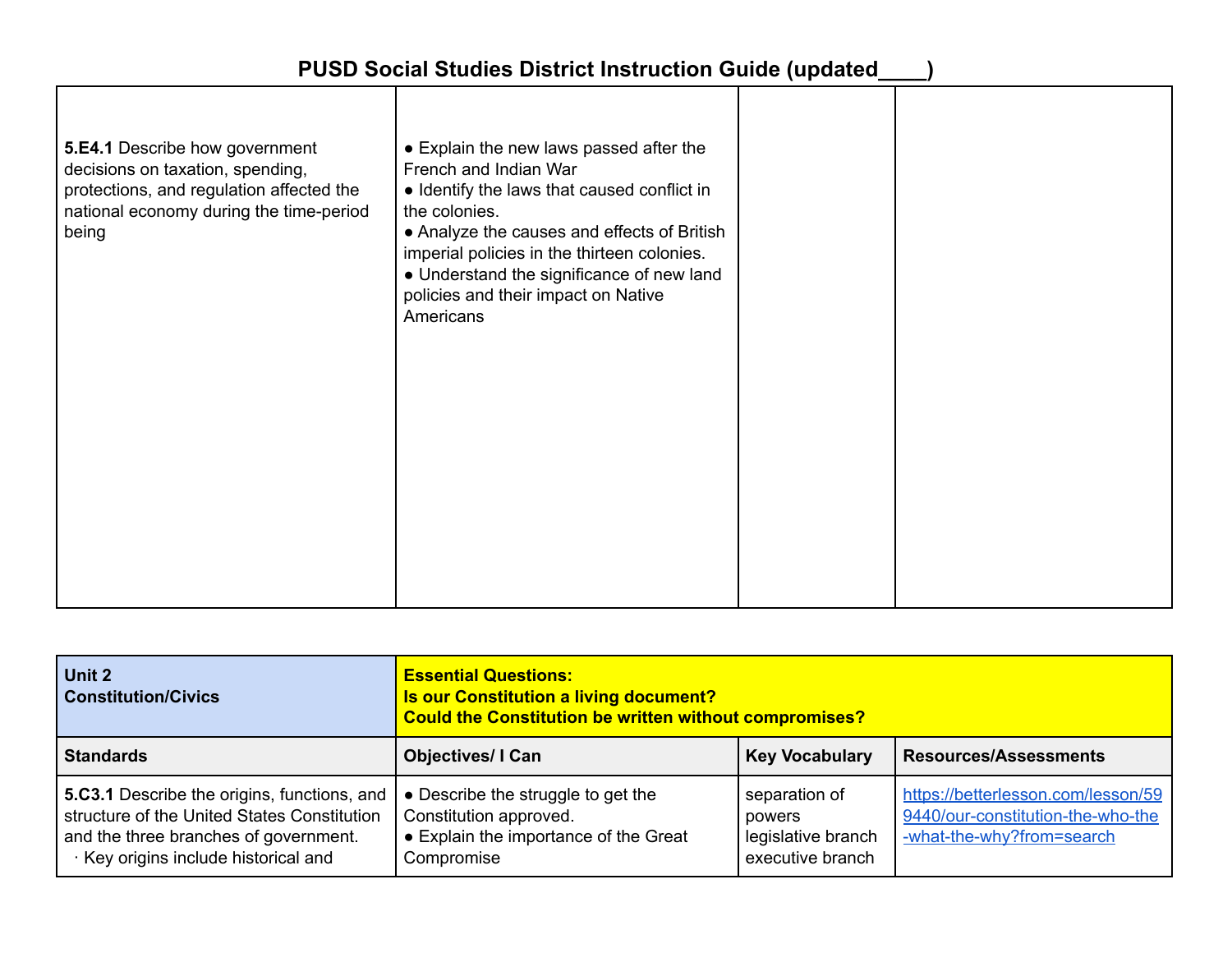| philosophical influences like the<br>government structures of Ancient Greece<br>and Rome, Enlightenment thinkers like<br>John Locke, British documents like the<br>Magna Carta, colonial governments, the<br>Articles of Confederation, and the<br>compromises and ratification debates of<br>the Constitutional Convention Key<br>functions of the United States government<br>as outlined in the Preamble<br>· Key structures include distributing,<br>sharing, and limiting powers of the<br>national government through separation of<br>powers, checks and balances, and<br>federalism · Key organization of the<br>Constitution include the Preamble, seven<br>Articles, and Amendments (including the<br>Bill of Rights) | • Explain the purpose of the Constitution<br>• Compare the powers and functions of<br>the three branches of government.<br>• Describe the struggle to get the<br>Constitution approved.<br>• Explain the key rights guaranteed in the<br>Bill of Rights.<br>• Describe the development of the United<br>States government.<br>• Identify the principles of a constitutional<br>government.<br>• Compare the powers granted to citizens,<br>the federal government, and the states. | judicial branch<br>veto<br>Impeach<br>Justice<br>rule of law<br>amendment<br>Ratify<br>Federalists<br>Anti-Federalist<br>reserved powers<br>Cabinet<br>political party<br>checks and<br>balances<br>Union<br>sovereignty<br>democracy<br>naturalization | https://betterlesson.com/lesson/59<br>9440/our-constitution-the-who-the<br>-what-the-why?from=search |
|---------------------------------------------------------------------------------------------------------------------------------------------------------------------------------------------------------------------------------------------------------------------------------------------------------------------------------------------------------------------------------------------------------------------------------------------------------------------------------------------------------------------------------------------------------------------------------------------------------------------------------------------------------------------------------------------------------------------------------|------------------------------------------------------------------------------------------------------------------------------------------------------------------------------------------------------------------------------------------------------------------------------------------------------------------------------------------------------------------------------------------------------------------------------------------------------------------------------------|---------------------------------------------------------------------------------------------------------------------------------------------------------------------------------------------------------------------------------------------------------|------------------------------------------------------------------------------------------------------|
| 5.C4.2 Use a range of deliberative and<br>democratic procedures to make decisions<br>about and act on issues and civic<br>problems in their classrooms and schools                                                                                                                                                                                                                                                                                                                                                                                                                                                                                                                                                              | • Learn how the authority of a democracy<br>comes from its people.<br>• Use critical-thinking skills to analyze<br>problems and implement solutions.                                                                                                                                                                                                                                                                                                                               |                                                                                                                                                                                                                                                         |                                                                                                      |
| 5.H2.1 Use primary and secondary<br>sources to summarize the causes and<br>effects of conflicts, resolutions, and social<br>movements throughout the historical<br>timeframe.<br>Key conflicts can include but are not<br>limited to cultural conflicts, political<br>conflicts, economic conflicts, military                                                                                                                                                                                                                                                                                                                                                                                                                   | • Organize and interpret information from<br>maps.<br>• Identify the symbols of the United States<br>• Explain how various symbols and<br>artifacts express patriotism<br>• Use text features, including legends, to<br>interpret maps.                                                                                                                                                                                                                                            |                                                                                                                                                                                                                                                         |                                                                                                      |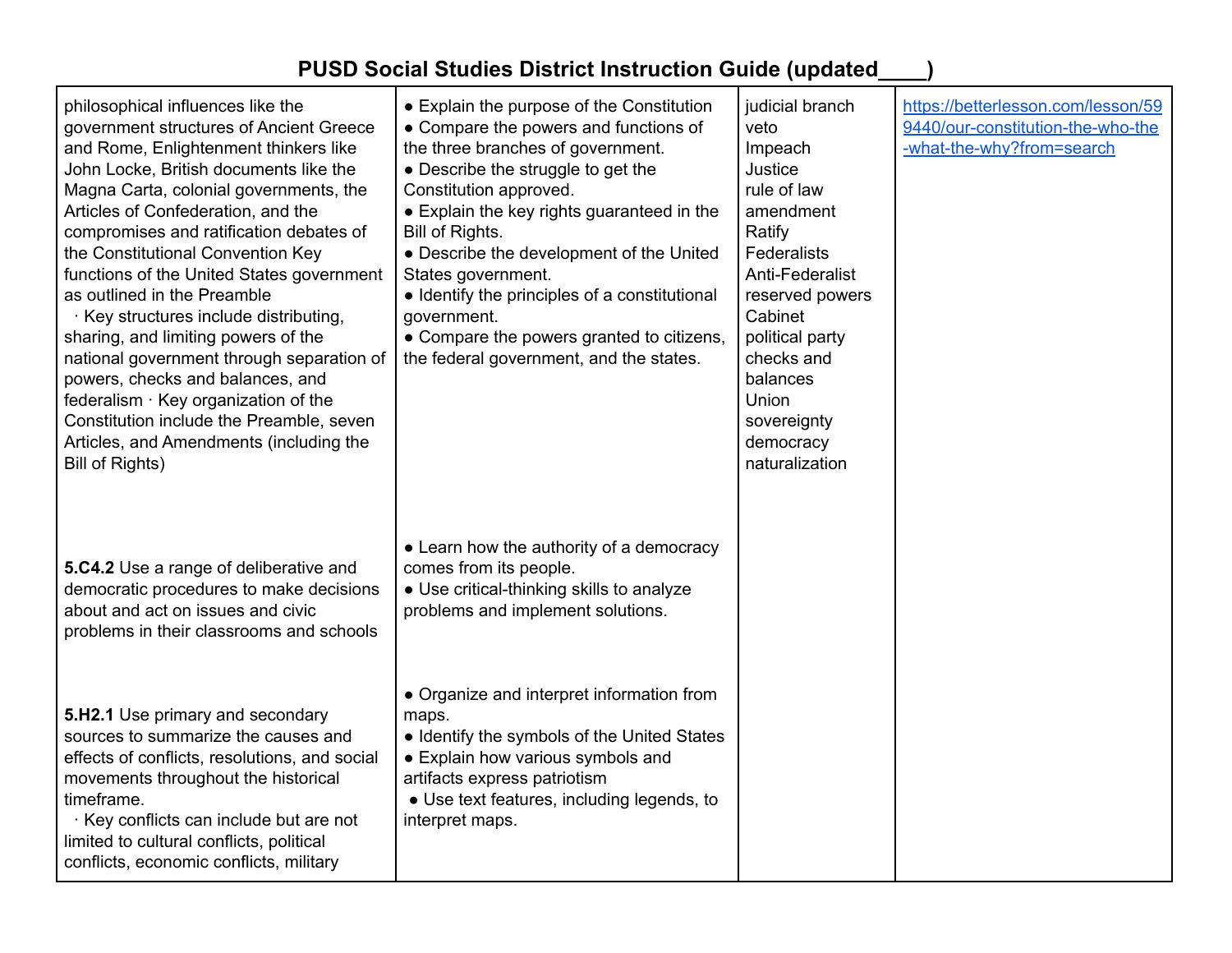| conflicts, and conflicts related to resource |  |  |
|----------------------------------------------|--|--|
| use and availability                         |  |  |

| <b>Grade Level: 5</b>                                                                                                                                                                                                                                                                                                                                                                    | <b>Time: Quarter 3</b>                                                                                                                                                                                                                                                                                                                                                                                                                                   |                                                                                                                                          |                              |
|------------------------------------------------------------------------------------------------------------------------------------------------------------------------------------------------------------------------------------------------------------------------------------------------------------------------------------------------------------------------------------------|----------------------------------------------------------------------------------------------------------------------------------------------------------------------------------------------------------------------------------------------------------------------------------------------------------------------------------------------------------------------------------------------------------------------------------------------------------|------------------------------------------------------------------------------------------------------------------------------------------|------------------------------|
| Unit 1<br><b>Westward Expansion</b>                                                                                                                                                                                                                                                                                                                                                      | <b>Essential Questions:</b><br>How did Manifest Destiny and Western Expansion collide with Native American people of the<br>West?<br><b>How did slavery impact Western Expansion?</b><br>Why was the Lewis and Clark expedition important?<br>How did westward expansion change the American economy?<br>Why do people take risks like those experienced during westward expansion?<br>How did westward expansion affect Native Americans, then and now? |                                                                                                                                          |                              |
| <b>Standards</b>                                                                                                                                                                                                                                                                                                                                                                         | <b>Objectives/ I Can</b>                                                                                                                                                                                                                                                                                                                                                                                                                                 | <b>Key Vocabulary</b>                                                                                                                    | <b>Resources/Assessments</b> |
| <b>5.E1.1</b> Give examples of financial risks<br>that individuals and households face<br>within the context of the time period<br>studied                                                                                                                                                                                                                                               | • Describe how early pioneers met the<br>challenges of frontier life.<br>• Explain why President Jefferson<br>agreed to buy Louisiana.<br>• Describe the expedition to explore the<br>lands of the Louisiana Purchase.                                                                                                                                                                                                                                   | pioneer<br>locomotive<br>cotton gin<br>gap<br>pioneer<br>consequence<br>impressment<br>national anthem<br>nationalism<br>assimilate      |                              |
| 5.G1.1 Use and construct maps and<br>graphs to represent changes in the United<br>States.<br>Key concepts include but are not limited<br>to physical and human features of the<br>United States, the regions of the United<br>States and their characteristics,<br>geographic location of major events, the<br>growth of the United States through<br>territorial expansion, demographic | • Identify on a map the land area of the<br>Louisiana Purchase<br>• Create a timeline of the pioneers<br>during the westward expansions<br>• Construct a map of the land that was<br>surveyed by the Lewis and Clark<br>expedition.<br>• Construct a map of the land that was<br>added to the nation between 1840 -<br>1850 with dates added.                                                                                                            | dictator<br>annex<br>ford<br>manifest - destiny<br>cession<br>gold rush<br>forty-niners<br>canal<br>lock<br><b>Industrial Revolution</b> |                              |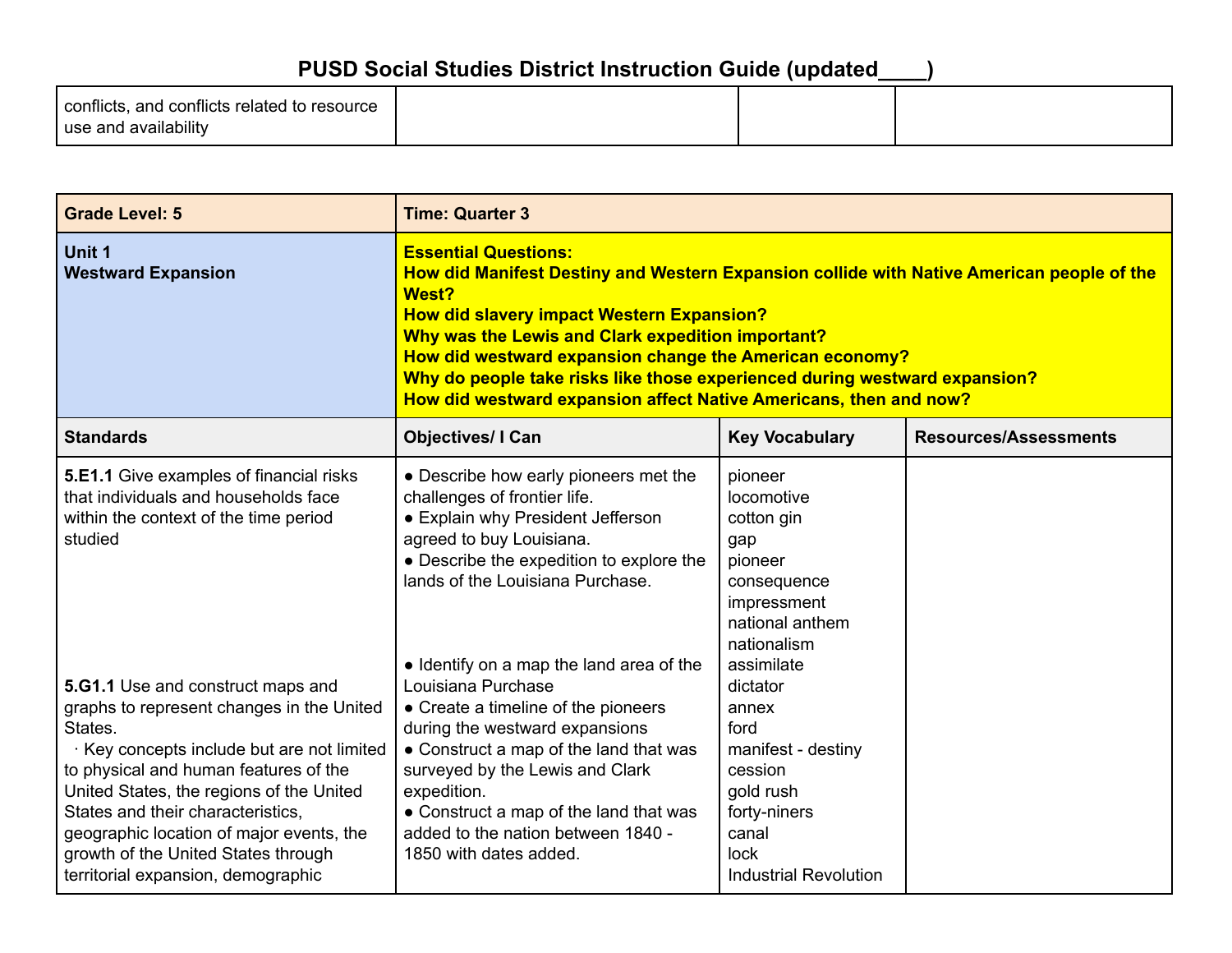| changes, and the states and their capitals<br>5.G3.1 Use key historical events with                                                                                                                                                                                                                                                                                                                                                                                                    | • Examine the role Sacagawea played<br>in the Lewis and Clark expedition                                                                                                                                                                                                                                                                                                                                                                                                                                   | interchangeable parts<br>prospector<br>boom<br>bust<br>homesteader |  |
|----------------------------------------------------------------------------------------------------------------------------------------------------------------------------------------------------------------------------------------------------------------------------------------------------------------------------------------------------------------------------------------------------------------------------------------------------------------------------------------|------------------------------------------------------------------------------------------------------------------------------------------------------------------------------------------------------------------------------------------------------------------------------------------------------------------------------------------------------------------------------------------------------------------------------------------------------------------------------------------------------------|--------------------------------------------------------------------|--|
| geographic tools to analyze the causes<br>and effects of environmental and<br>technological events on human<br>settlements and migration.<br>Key concepts include but are not limited<br>to consequences of territorial expansion<br>on American Indians, the institution of<br>slavery, the positive and negative impact<br>of new technologies on the environment<br>and the growth of cities, and the impact of<br>transportation and infrastructure on<br>settlement and migration | • Examine issues related to Lewis and<br>Clark's expedition.<br>• Describe the events of the War of<br>1812<br>• Explain how Texas became a state<br>• Explain the Indian Removal Act and<br>the Trail of Tears.<br>• Understand the influence of<br>Sequoyah's writing system on Cherokee<br>culture.<br>• Describe how pioneers traveled west<br>on the Oregon and Mormon trails.<br>• Tell how the United States gained<br>lands after the Mexican-American War.<br>• Describe the California gold rush | reservation                                                        |  |

| <b>Grade Level: 5</b>                                                                                                 | <b>Time: Quarter 3</b>                                                                                                                                                                                                                                                                                                                                                                                                   |                                               |                              |
|-----------------------------------------------------------------------------------------------------------------------|--------------------------------------------------------------------------------------------------------------------------------------------------------------------------------------------------------------------------------------------------------------------------------------------------------------------------------------------------------------------------------------------------------------------------|-----------------------------------------------|------------------------------|
| Unit 2<br><b>Civil War</b>                                                                                            | <b>Essential Questions:</b><br>Why is the Civil War a defining moment in United States history?<br>How were abolitionists responsible reformers or how were they irresponsible agitators?<br>Should the Southern States of America (South) have been treated as a defeated nation or as<br>rebellious states?<br>How was the US economy impacted by two wars fought simultaneously: Civil War and Indian<br><b>Wars?</b> |                                               |                              |
| <b>Standards</b>                                                                                                      | <b>Objectives/I Can</b>                                                                                                                                                                                                                                                                                                                                                                                                  | <b>Key Vocabulary</b>                         | <b>Resources/Assessments</b> |
| <b>5.E2.1</b> Compare the benefits and costs of<br>individual choices within the context of key<br>historical events. | • Describe the aim and operation of the<br>Underground Railroad.<br>• Identify important abolitionists and                                                                                                                                                                                                                                                                                                               | sectionalism<br>diverse economy<br>free state |                              |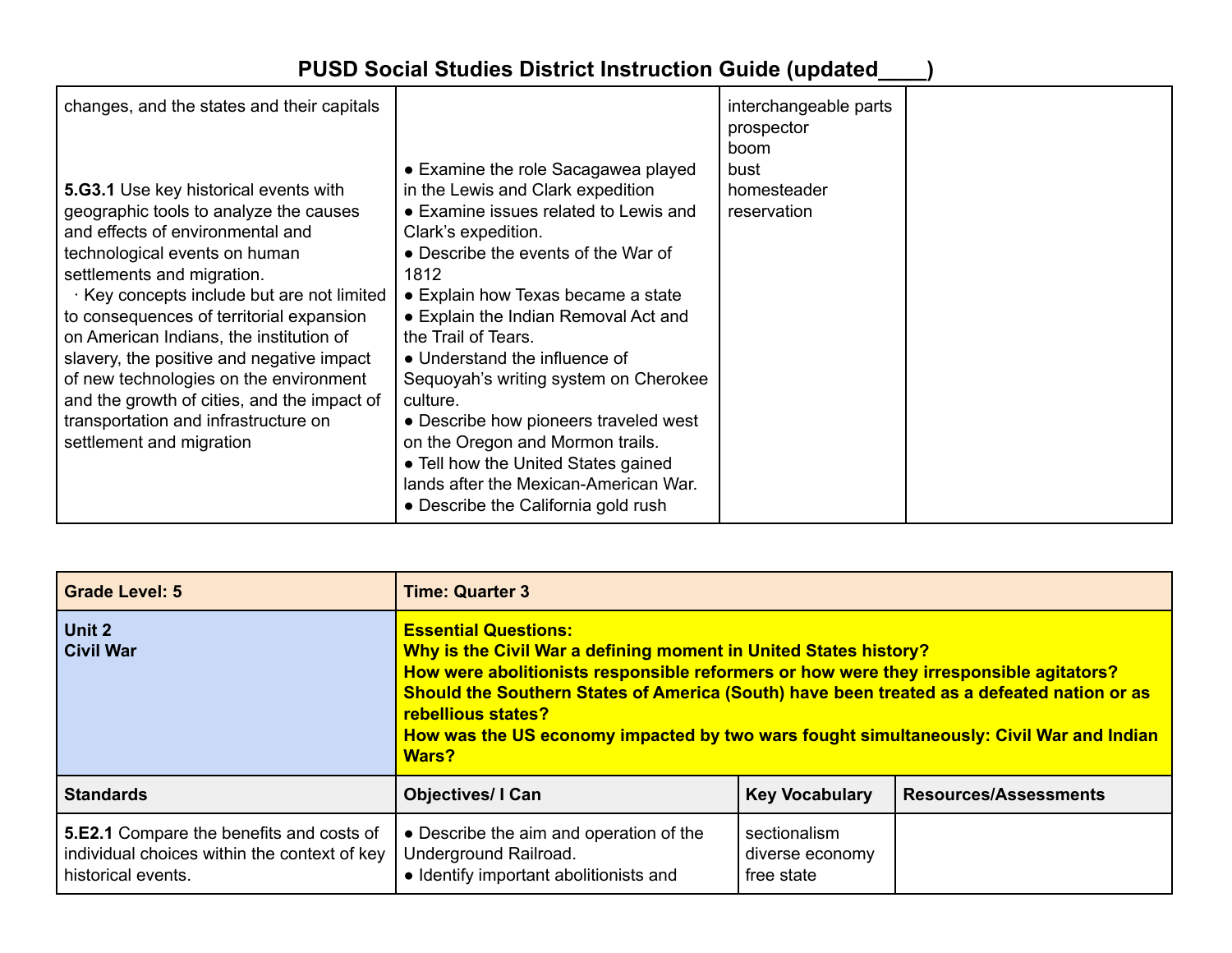| $\cdot$ Key concepts can include but are not<br>limited to smuggling during the American<br>Revolution, separating from England,<br>economic powers outlined in the<br>Constitution, slavery, secession, territorial<br>expansion, and unregulated industry.<br>5.SP2.1 Explain why individuals and<br>groups during the same historical period<br>differed in their perspectives.<br>5.SP1.2 Explain how events of the past<br>affect students' lives and society.<br>5.SP3.1 Develop compelling and<br>supporting questions about the United<br>States that are open to different<br>interpretations. | describe their work.<br>• Discuss the Emancipation Proclamation<br>and describe its effects.<br>• Discuss how the 15th Amendment<br>affected citizens who had formerly been<br>denied the right to vote. | slave state<br>tariff<br>State's rights<br>fugitive<br>Underground<br>Railroad<br>secede<br>Confederacy<br>border state<br>artillery<br>civil war<br>emancipate<br>prejudice<br>industry<br>strategy<br>assassinate<br>Reconstruction<br>black codes<br>freedmen<br>sharecropping<br>secret ballot<br>segregation | Compare/contrast:<br>Abolitionists/slave holders<br>Southerners/northerners<br>Loyalists/Patriots/Neutral<br>King George III/Colonial leaders<br>Slaves/plantation owners<br>Examine Declaration of Ind./U.S.<br>Constitution (The Bill of Rights)<br>-Constitutional Convention:<br>Virginia Vs. New Jersey plan and<br>The Great Compromise<br>-Should slaves be counted in<br>population of the states?<br>-Boston Massacre: Colonists vs.<br><b>British</b><br>-Olive Branch Petition: King<br>George III vs. John Hancock<br>-John Adams vs. fellow colonists |
|---------------------------------------------------------------------------------------------------------------------------------------------------------------------------------------------------------------------------------------------------------------------------------------------------------------------------------------------------------------------------------------------------------------------------------------------------------------------------------------------------------------------------------------------------------------------------------------------------------|----------------------------------------------------------------------------------------------------------------------------------------------------------------------------------------------------------|-------------------------------------------------------------------------------------------------------------------------------------------------------------------------------------------------------------------------------------------------------------------------------------------------------------------|--------------------------------------------------------------------------------------------------------------------------------------------------------------------------------------------------------------------------------------------------------------------------------------------------------------------------------------------------------------------------------------------------------------------------------------------------------------------------------------------------------------------------------------------------------------------|
| 5.H2.1 Use primary and secondary<br>sources to summarize the causes and<br>effects of conflicts, resolutions, and social<br>movements throughout the historical                                                                                                                                                                                                                                                                                                                                                                                                                                         | • Analyze sectional differences and events<br>leading to the Civil War.<br>• Describe the legislative acts that dealt<br>with slavery.                                                                   |                                                                                                                                                                                                                                                                                                                   |                                                                                                                                                                                                                                                                                                                                                                                                                                                                                                                                                                    |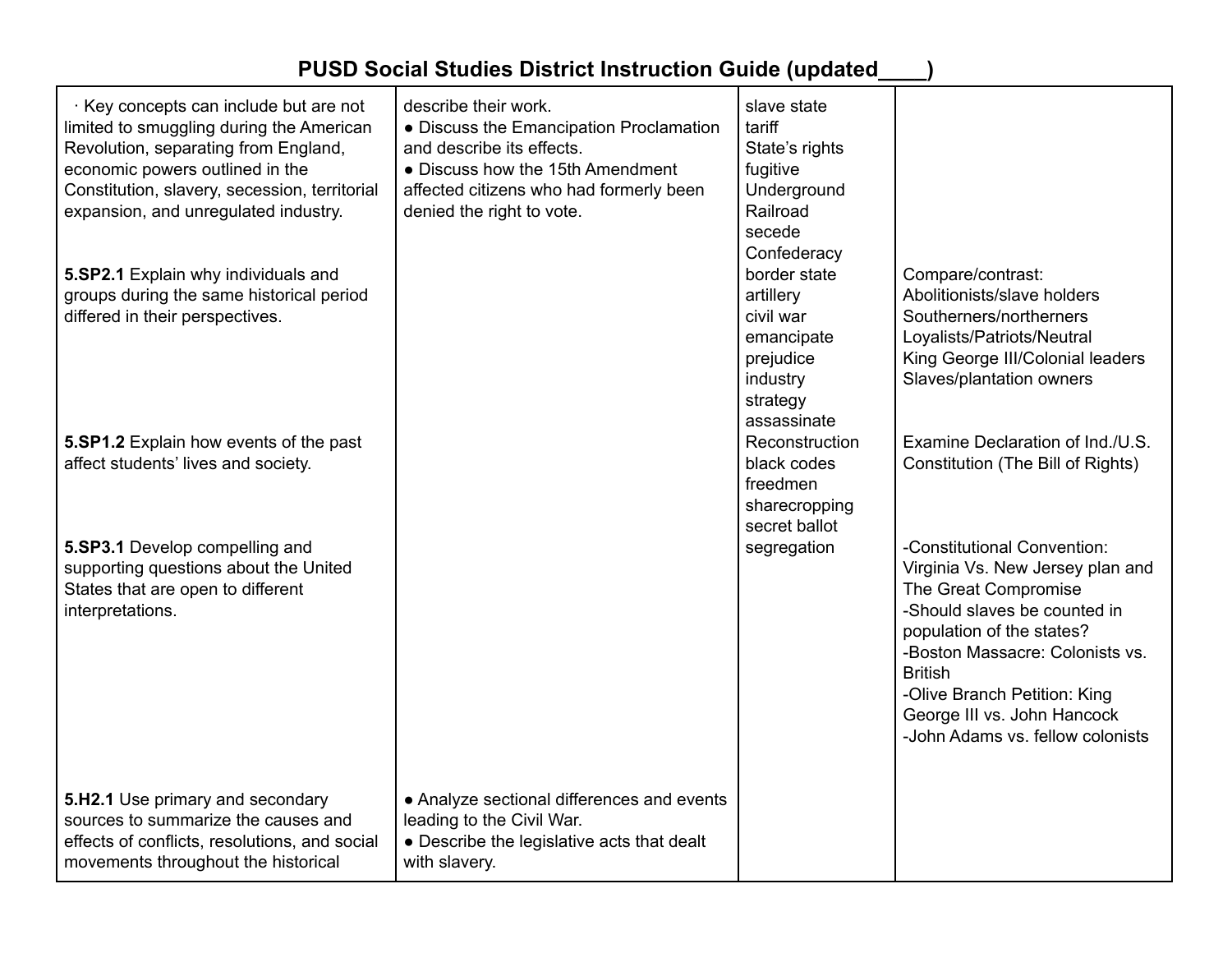| timeframe.<br>Key conflicts can include but are not<br>limited to cultural conflicts, political<br>conflicts, economic conflicts, military<br>conflicts, and conflicts related to resource<br>use and availability                          | • Analyze how the Dred Scott Decision<br>affected the United States.<br>• Understand social and economic<br>conditions in Abraham Lincoln's lifetime.<br>• Analyze plans for the Reconstruction.<br>• Identify reasons that some Southern<br>States left the Union.<br>• Recognize different points of view about<br>state's rights.                                                                                                                             |  |
|---------------------------------------------------------------------------------------------------------------------------------------------------------------------------------------------------------------------------------------------|------------------------------------------------------------------------------------------------------------------------------------------------------------------------------------------------------------------------------------------------------------------------------------------------------------------------------------------------------------------------------------------------------------------------------------------------------------------|--|
| <b>5.H4.1</b> Use primary and secondary<br>sources to describe how diverse groups<br>(racial, ethnic, class, gender, regional,<br>immigrant/migrant) shaped the United<br>States' multicultural society within the<br>historical timeframe. | • Identify different groups of Americans<br>who contributed to the Civil War effort.<br>• Explain the contributions of women to<br>the anti-slavery movement.<br>• Describe life on the underground railroad<br>using primary and secondary sources.<br>• Analyze the reactions of both<br>Southerners and Northerners to<br>Reconstruction efforts.<br>• Discuss how the 15th Amendment<br>affected citizens who had formerly been<br>denied the right to vote. |  |

| <b>Grade Level: 5</b>                                                                                                                                                                         | <b>Time: Quarter 4</b>                                                                                                                                                             |                                                                                     |                              |  |
|-----------------------------------------------------------------------------------------------------------------------------------------------------------------------------------------------|------------------------------------------------------------------------------------------------------------------------------------------------------------------------------------|-------------------------------------------------------------------------------------|------------------------------|--|
| <b>Unit</b><br><b>Industrialism</b>                                                                                                                                                           | <b>Essential Questions:</b>                                                                                                                                                        |                                                                                     |                              |  |
| <b>Standards</b>                                                                                                                                                                              | <b>Objectives/I Can</b>                                                                                                                                                            | <b>Key Vocabulary</b>                                                               | <b>Resources/Assessments</b> |  |
| 5.E3.1 Develop an understanding of the<br>characteristics of entrepreneurship within<br>a market economy and apply these<br>characteristics to individuals during the<br>time-period studied. | • Examine the industries and inventions<br>of the late 1800s that changed how<br>people lived.<br>• Analyze how new industries and work<br>demands led to the formation of unions. | Industrial Revolution<br>cotton gin<br>interchangeable<br>parts<br>transcontinental |                              |  |